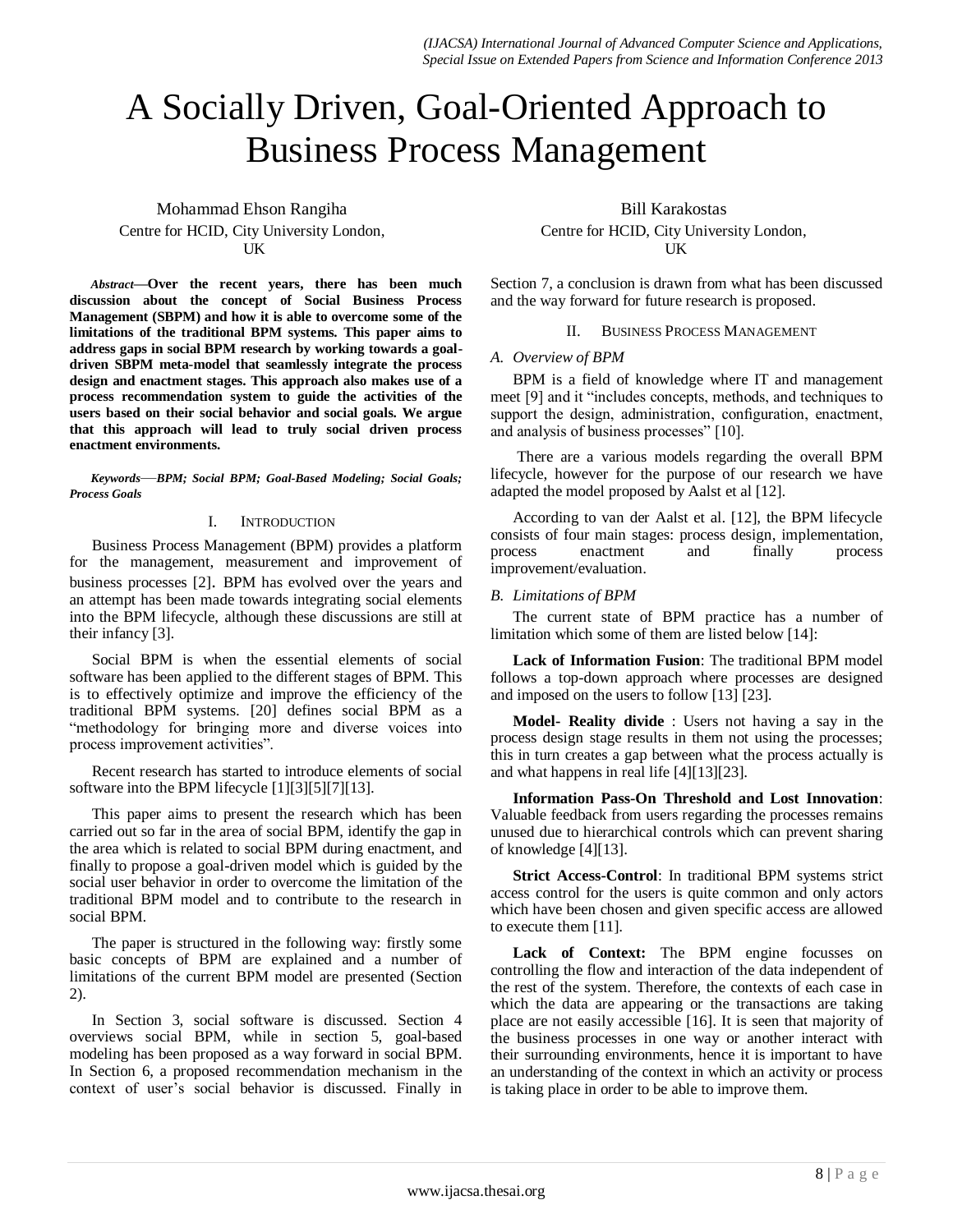## III. SOCIAL SOFTWARE

"Social software is a general term encompassing a set of tools and applications that enable group interaction and computer-mediated communication"[17]. Today, the trend of growth in the usage of social software in different platforms is increasing rapidly. We argue that social software concepts can be adapted in order to improve and overcome some of the challenges found in the current business process management systems.

The fundamental elements of social software is enabling interaction and maximizing participation between users and communities. Some of these have been mentioned in [15], listing the following characteristics: **Weak Ties** (allow spontaneous creation of contacts between non-predetermined individuals [19]), **Social Production** (Enable innovative and unexpected contributions and feedback regardless of geographical location [17] [1]), **Egalitarianism** (The maximization of participation through the role of trust and the equal rights that the users have to contribute to eventually reach the best practice [19]), **Mutual Service Provisioning**  (The transformation of the organization's model from a oneway service system to a service-exchange system [19]. This results in the customer having a say in the design of the products and services they receive).

# IV. SOCIAL BUSINESS PROCESS MANAGEMENT (SBPM)

## *A. Overview of SBPM*

Social BPM is the intersection of social software and BPM to overcome some of the limitations of the traditional BPM systems. Social BPM is a "methodology for bringing more and diverse voices into process improvement activities" and it describes as collaboratively designed and iterated processes [20].Majority of the definitions given about SBPM until now mostly emphasize the role of collaboration during the process design stage of the BPM lifecycle and neglect how the SBPM engine could work during runtime.

SBPM offers a platform that enables contribution from various users of the community during all the stages of the BPM lifecycle. This increased participation ensures the users actually follow the processes during enactment; this overcomes the model-reality divide limitation which has been identified in the traditional BPM systems. However what has been discussed in SBPM is minor contributions of social software to BPM and not a framework explaining what the different elements of the SBPM are.

Therefore there is much to explore in order to exploit and fully benefit from the integration of BPM lifecycle and social software [3] [4]. BPM analysts believe that BPM application developers are socializing, not the end users themselves [8]. So in other words, based on the current understanding of SBPM, the developers are using social software in order to improve their experience of BPM and this ignores runtime social collaboration [15].

Social features not only play an integral role in the design of the processes, but the BPM lifecycle also benefits from these features during the execution of the processes. [22].

Adapting a SBPM framework not only needs a fully functional and validated model for it to be adaptable in an organization, but rather the organization also needs to be prepared to adapt to a whole new way of approaching support [27].

## *B. The Potential and Limitations of SBPM*

There a number of potential benefits which SBPM can produce, some of these include as they have been elicited in [14]: **exploitation of weak ties and implicit knowledge** [1][3] (allowing the discovery and capturing of tacit and informal knowledge), **transparency** [3][5] (increase of procedure visibility in the organization), **decision distribution** [3][16]: (more well-informed and collective decision making), **knowledge sharing** [3][28][5] (allowing easier dissemination of knowledge).

Social software and traditional BPMS have different characteristics due to which their integration can also bring about a number of disadvantages and raise some challenges for the business. Potential limitations of SBPM have also been identified which include: **learning effort** [4][1] (major cultural shift required in the organization), **security** [4][5] (access rights given to many people can create an insecure environment), **quality** [4] (the quality of the content could be reduced as input is received from different people), **difficulty to evaluate** [5] (due to scattered benefits of SBPM it is difficult to evaluate them), **process management** (due to the flexible nature which exists it becomes a challenge to manage the interaction and overall processes)[14].

## *C. SBPM at Process Design and Enactment*

There has been much discussion about how BPM can benefit from social software during the process discovery stage. In SBPM, users are all involved in the modeling of the processes [1], unlike the current approach in traditional workflow systems.

Brambilla et al. [7] have proposed an extension of the BPMN which includes using features of social software; it consists of various technologies and tools in order to include the contributions of the users from the outset of the process design stage. Although the idea of collaborative input at the design stage of the processes has been used previously by the Scandinavian School [28] in the 1970s.

Overall, although this approach eases the process of design and allows a wider collaboration from the users, however it does not remove the sequential and rigid nature of the traditional BPM systems which is the root cause for many of its limitation. Thus, this extension would not lead to a truly socially driven SBPM framework.

Kemsley [1] defines enactment or runtime collaboration as the modification of the processes during execution. This includes catering for unplanned participation of the users during the runtime of the processes. However no research in the area of social BPM, to date, has proposed a framework to

For SBPM [15]. Therefore this is the main area in which further research needs to take place and a clear way forward to overcome the sequential nature of the processes in BPM to be proposed.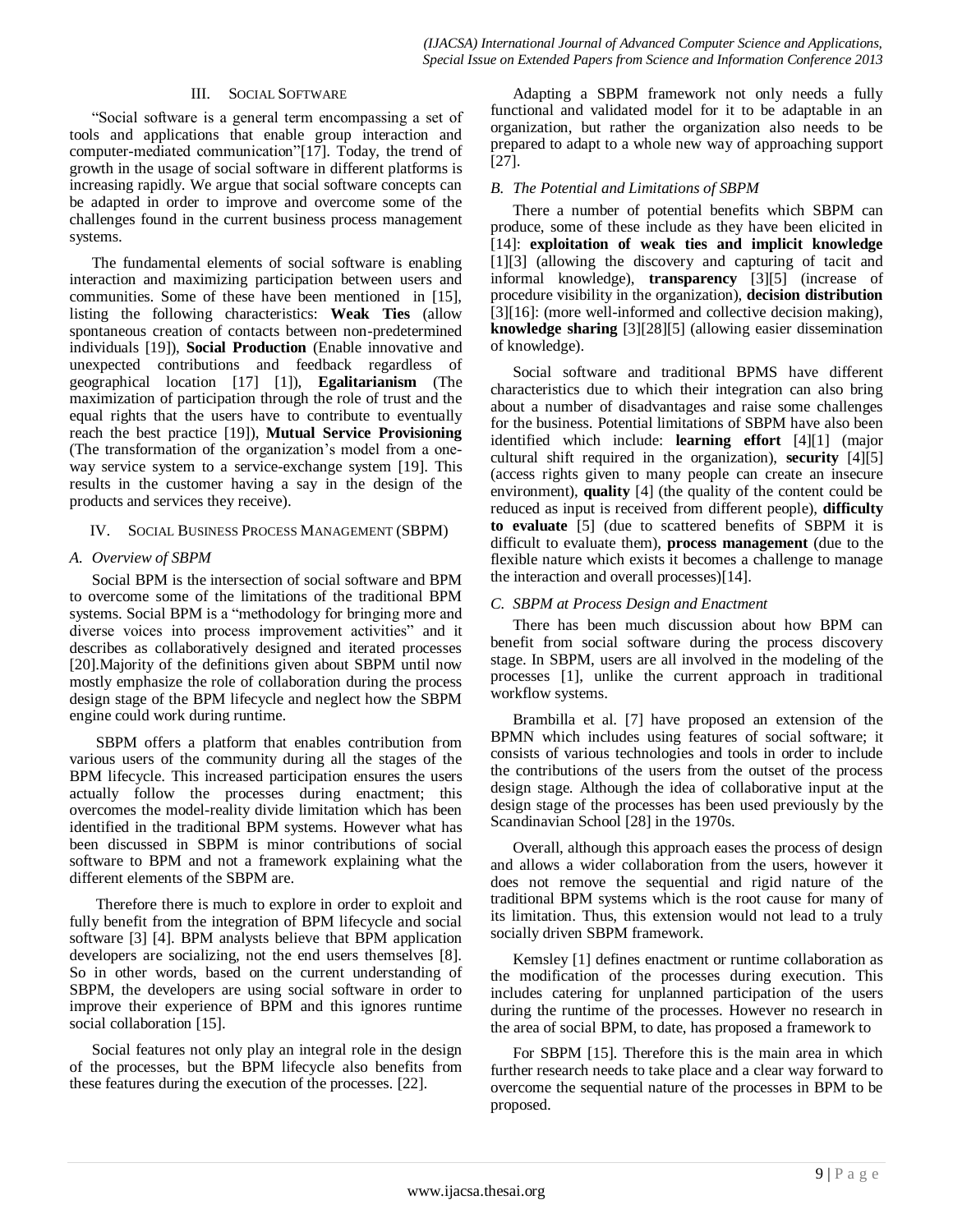# V. FURTHER RESEARCH INTO SBPM

# *A. Goal-Oriented Modelling*

Goal-oriented business process modeling [32], strives to document the intention and goals behind the activities. Goals are defined as objectives that should be achieved by the system and its environment [34]. Goals are also commonly used in requirements engineering to ascertain the state which the user would like to reach after performing a specific activity [33].

Most of the research about social BPM mainly revolves around SBPM in the design stage. Adapting the approach of goal-based modeling and following this structure during the enactment stage, will also affect the design stage of the BPM lifecycle and it would need to adapt the proposed goaloriented modeling approach [15].

As mentioned by Kemsley [1] social BPM may change the very nature of process modeling, so depending on the approach taken during the enactment, the process design approach might also need to be changed.

The defined goals may have sub-goals which need to be accomplished in order to fulfill the main goals [1] [24].This is in contrast to the traditional procedural based BPM systems [24] where performers are bound to follow a set of predefined rigid series of steps.

This approach would produce the desired flexibility and would be a platform for collaborative process discovery through defining end goals. The more the goals and sub-goals are defined in detail, the more robust and rigid the workflow, while the fewer and more general the goals , the more flexibility is given to the user to come up with their own set of activities. This heavily depends on the nature of the process, but in general cases, when there are many goals for a relatively small scenario, it is an indication that there is limited flexibility during the execution of the processes[15].

When the goals are fewer and are defined in a more general manner, it allows for a higher degree of flexibility and dynamic behavior for the user(s).

The priorities of the goal/sub-goals set, need to be in line with the general policies and aims of the company. These goals could be re-evaluated, subject to collective approval based on the suggestions for improvements received from the wider community and users. The continuous engagement of the end users and clients with the system and processes would also allow more insightful feedbacks from the customers which could be used to enhance the goals and processes [15].

Figure 1 presents a visual overview of our proposed goal driven SBPM process, out of which we plan to derive a metamodel.

Goal-based modeling is a potential approach in order to overcome the limitations of the traditional BPM models and propose a comprehensive model for social BPM where a dynamic and social behavior is visible in all the stages of the BPM lifecycle.

# *B. SBPM at Enactment*

In most workflow management systems, users are expected to execute the predefined tasks in a specific order and sequence. When it comes to SBPM, this traditional approach is not in harmony with the flexible characteristics found in social software. Social BPM should enable the collaborative modeling and execution of processes with a certain degree of flexibility. In social BPM, the flow and sequence of actions should not be enforced upon the user, but rather it should allow and support the enactment of the processes, exploring the sharing of knowledge and the business best practices [5].

According to Brambilla et al. [6] participatory enactment transfers this collaboration in the process design stage to the execution and runtime of the processes. This is because the processes are designed on the flyer at the time of their execution therefore there is a seamless integration of the design and execution stage of BPM lifecycle.

By adapting a goal-based modeling approach in the process discovery stage of the BPM lifecycle, during the enactment of the processes, the users will have a certain degree of flexibility and freedom when executing the processes. On the one hand, the goals defined in the design stage act as controls and provide direction to the sequence of activities which need to be performed, and on the other hand this will leave an unstructured space for the user to decide their own course of action in order to accomplish the particular goals [15]. Figure 1 shows how the goal is explicitly mentioned, but how to achieve them is simply recommended by the system through different alternatives, and the user is free to decide how the tasks are executed.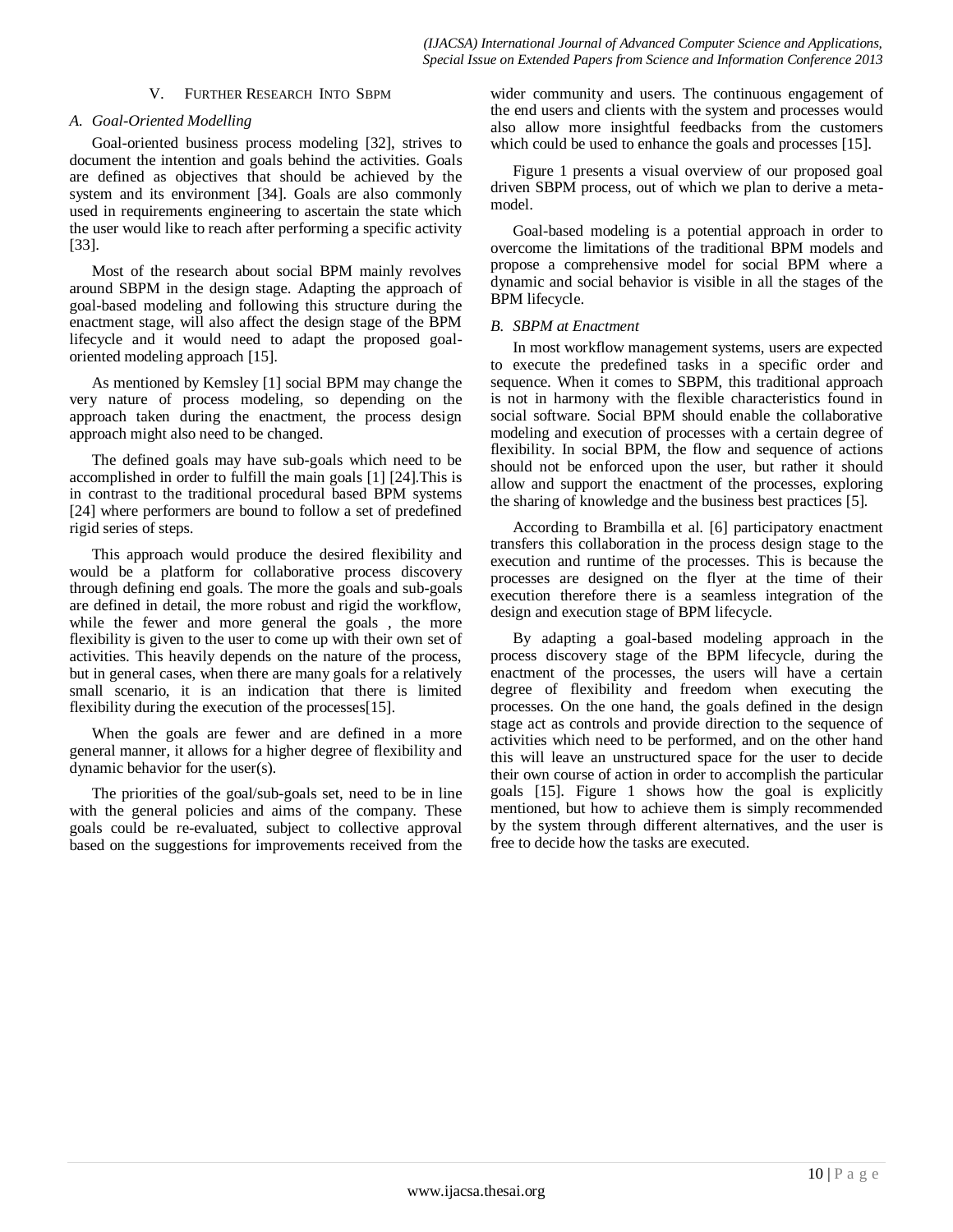

Fig. 1. Goal-Driven Social BPM Interaction Model

# VI. SOCIALLY GUIDED BUSINESS PROCESS MODELLING

The model in figure 2 illustrates the different elements of the model which are explained in this section. This is a high level view of how these features are linked to one another and further research needs to be carried out in order to explore in more detail how they will function in practice.



Fig. 2. Social BPM Architecture

#### *A. User-System Interaction through Recommendation*

In order to achieve a specific goal, the user is flexible to choose the course of action he chooses. This however is guided by the system in order to firstly ensure the steps taken lead to a state or goal which is expected, and secondly**,** so that the steps taken can be monitored, captured and re-used by the Social BPM suite in the future.The system can make process /step recommendations based on the data gathered from the user. This data would determine the suitability and interest of the user to be engaged in a process to achieve a given goal. The process recommendation system [26] based on this data interacts with the user in order to achieve the sub-goals which are needed in fulfilling the overall goal.

The concept of recommender systems have extensively been used previously in e-commerce, however they have not been utilized in the context of process/task recommendations. For the purpose of the SBPM framework, recommendations based on Hybrid approach would be most suitable. This is because it combines recommendations that have been made in the past (content–based recommendations), with recommendations made by other users with similar tastes and preferences (collaborative recommendations)[18].

During this interaction, the user is given a certain level of flexibility to insert or remove steps into the processes. This can involve, for example, eliminating a certain step by proposing and achieve a sub-goals through a different route which might be better than the one suggested by the system. In this context, flexibility here is "the ability to adapt the process flow on demand through adding, skipping, or sequence reordering of process steps" [21].

Figure 1 captures this concept, by illustrating how the goals are set initially, and then based on them, how the system can make recommendations. Users then have the option to follow the recommendation or choose an alternative step.

#### *B. Business Rules*

Constraints and dependencies are from the essential elements of recommendation mechanism. Because before the recommender assigns or suggests a tasks, it should be guided by a number of business rules which capture any possible dependencies of the tasks. In other words, the sub-goals are recommended in such a fashion that their pre-requisites have already been fulfilled before the recommendation. Otherwise what is suggested may not be executable by the user or the system as there are one or more dependent tasks which need to be satisfied first.

#### *C. Social Goals*

As the proposed model is based on a goal-oriented approach, it is important to specify what type of goal is referred to when discussing goals in the context of social BPM.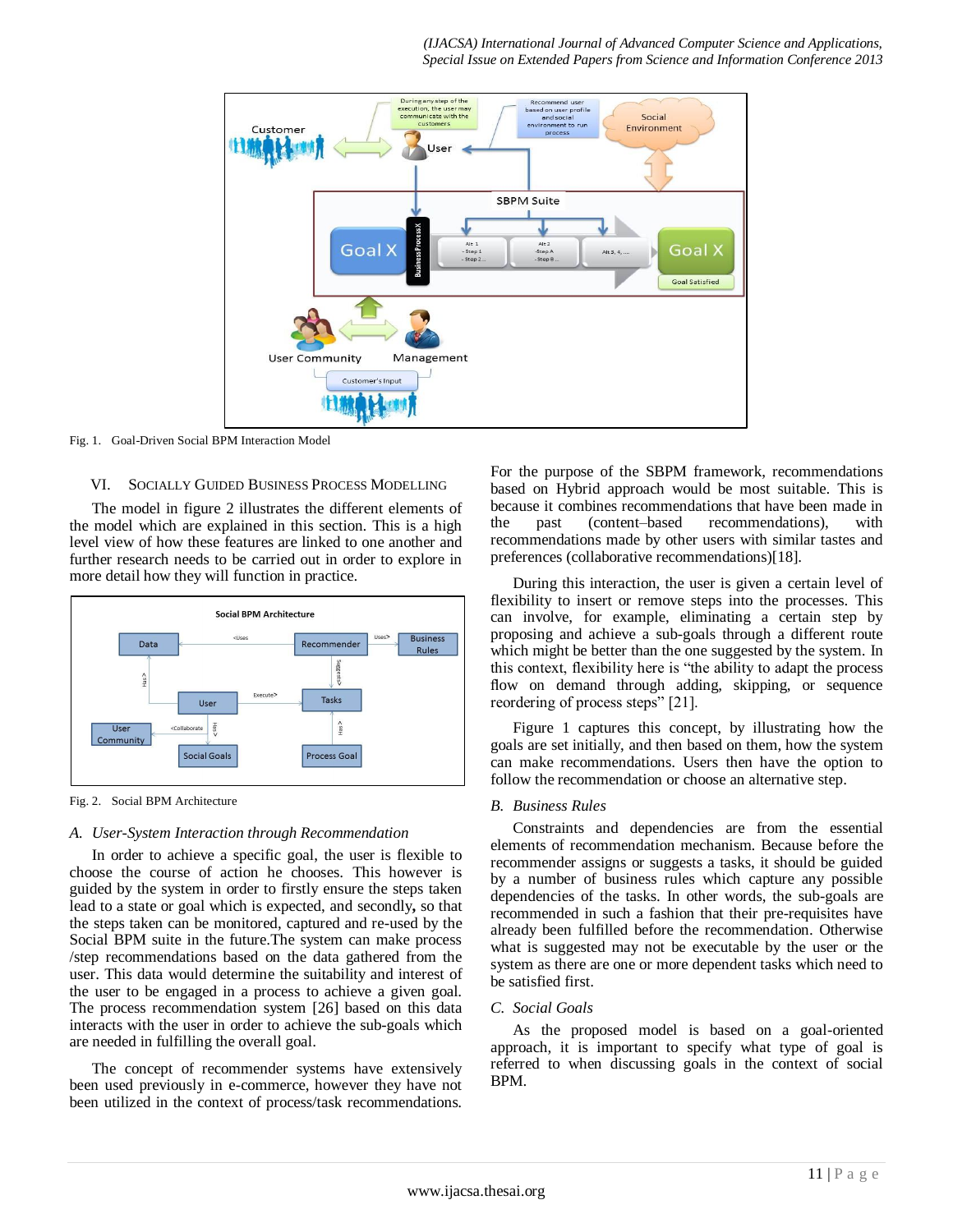The topmost goals are process goals, which are dependent on the cases study and specific scenarios. These might have various sub-goals which need to be fulfilled in order for them to be satisfied.

The other types of goals in this model are *social goals* and relate to the user/customer and their motivation for getting involved in a particular process. These goals can vary from person to person, and can belong to categories such as social

affiliation goals, social responsibility goals and social concern goals [25].

#### VII. CONCLUSION AND FUTURE RESEARCH

In conclusion, SBPM research is at an early stage and there is still lack of an effective method for applying the social elements to the enactment stage of BPM. The solution proposed in this paper is in terms of working towards a metamodel of the social BPM lifecycle that applies goal-oriented modeling principles to the design and enactment stages. With the use of goal-based modeling we are able to make enactment more flexible and allow collaborative participation of the processes.

This flexibility, however, needs to be controlled, so the enactment does not divert from its main path and from achieving its end goal. According to Ramdas [31] there are different degrees of flexibility found when it comes to the interaction of the processes:

*1) Ad hoc/Unstructured: there is no ordered workflow, decisions and actions are performed on the fly and these processes are normally manually executed and consist of unstructured activities.* 

*2) Structured: These types of processes are well-defined with the performers and series of activities predefined.*

*3) Collaborative: these processes include on the fly interactions, however within a certain defined boundary and framework.* 

Our research, in particular addresses the collaborative aspect by proposing a goal-based approach. A similar sort of categorization has also been proposed by Brambilla et al [30] ranging from a closed BPM system which the tasks are highly rigid and actors all predefined, to the process mining category where the activities are executed freely and there is no set of activities defined.

In our approach, the steps to be performed are simply suggested by the system based on the previous iterations and through a process recommendation mechanism, the user is then free to either accept or reject the proposed step. It is important to note that the sub-goals required to satisfy the overall goal of the process must be fulfilled by the user. This gives the required flexibility to the user and at the same time preserves the integrity of the system to ensure the process and steps are moving in the right direction.

The recommendations are based on the data gathered from the user to ensure they have an interest in the process they are recommended to be involved. Other users who also have interest in the same processes can participate in achieving the recommended tasks.

Goal-based modeling has of course, its own limitations that need to be addressed before its adoption for social BPM. One of the most important challenges in defining the goals in this model is dealing with conflicting priorities between goals and identifying the goals themselves and not confusing them with the steps involved in accomplishing the goals [29].

In summary, this paper has focused on the current stage of our on-going research in the area of social BPM with a special emphasis on the process discovery and enactment stage and how socially guided BPM can change both the enactment stage of the BPM lifecycle as well as the process discovery stage as there is seamless integration of these two stages.

In future research we plan to formalize a metal-model for the goal-oriented SBPM, and to apply this model to a case study in order to validate our proposed approach. Real goals will be used from a case study and the meta-model presented in this paper will be apply to the scenario. This, through an evolutionary processes will lead to a standardized meta-model for a socially enabled BPM system. The different elements of the recommender system also needs to be explored further to provide a comprehensive framework for a socially driven, goal-based BPM model.

#### **REFERENCE**

- [1] Kemsley, S.: Leveraging social BPM For Enterprise Transformation: In Social BPM Work, Planning and Social Collaboration Under the Impact of Social Technology, Swenson, KD., Palmer, N., et al.: BPM and Workflow Handbook Series, pp. 77 – 83, Future Strategies Inc, USA (2011).
- [2] R.G. Lee, B.G. Dale, "Business process management: a review and evaluation", Business Process Management Journal, Vol. 4 Iss: 3, pp.214 – 225, MCB UP Ltd (1998).
- [3] Brambilla, m., Fraternali, p., Combining social web and BPM for improving enterprise performances: the BPM4People approach to social BPM, In Proceedings of the 21st international conference companion on World Wide Web, pp. 223-226 ACM Publishers, New York (2012).
- [4] Filipowska, A., Kaczmarek, M., Koschmider, A., Stein, S., Wecel, K., Abramowicz, w., Social Software and Semantics for Business Process Management - Alternative or Synergy?, in Journal of Systems Integration, vol 2, No 3, pp.54 - 69 (2011).
- [5] S. Erol, M. Granitzer, S. Happ, S. Jantunen, B. Jennings, A. Koschmider, S. Nurcan, D. Rossi, R. Schmidt, P. Johannesson. Combining BPM and Social Software: Contradiction or Chance? In Journal of Software Maintenance and Evolution: Research and Practice, vol. 22 pp. 449–476, John Wiley & Sons, Ltd (2010).
- [6] Brambilla, M., Fraternali, P., Vaca, C.: A Notation for Supporting Social Business Process Modeling Third International Workshop, BPMN 2011 Proceedings, vol. 95, pp. 88-102 , Springer Berlin Heidelberg (2011).
- [7] Brambilla, M., Fraternali, P., Vaca, C.: BPMN and Design Patterns for Engineering Social BPM Solutions: In BPM 2011 International Workshops, vol. 99, pp. 219-230, Springer Berlin Heidelberg (2012).
- [8] Swenson, K.: Who is Socializing in Social BPM? 12 May 2010 [Blog Entry], Collaborative Planning & Social Business. Available: http://social-biz.org/2010/05/12/who-is-socializing-in-social-bpm-2/ [Accessed Dec 2013].
- [9] Filipowska, A., Kaczmarek, M., Kowalkiewicz, M., Zhou, X., Born, M., Procedure and guidelines for evaluation of BPM methodologies: In Business Process Management Journal, vol. 15 Iss: 3, pp.336 – 357. (2009).
- [10] Weske, M.: Business Process Management, Concepts, Languages, Architectures, Springer-Verlag Berlin Heidelberg (2007).
- [11] Statistics about Facebook users, http://www.checkfacebook.com/ [Accessed on 1st Feb 2013]